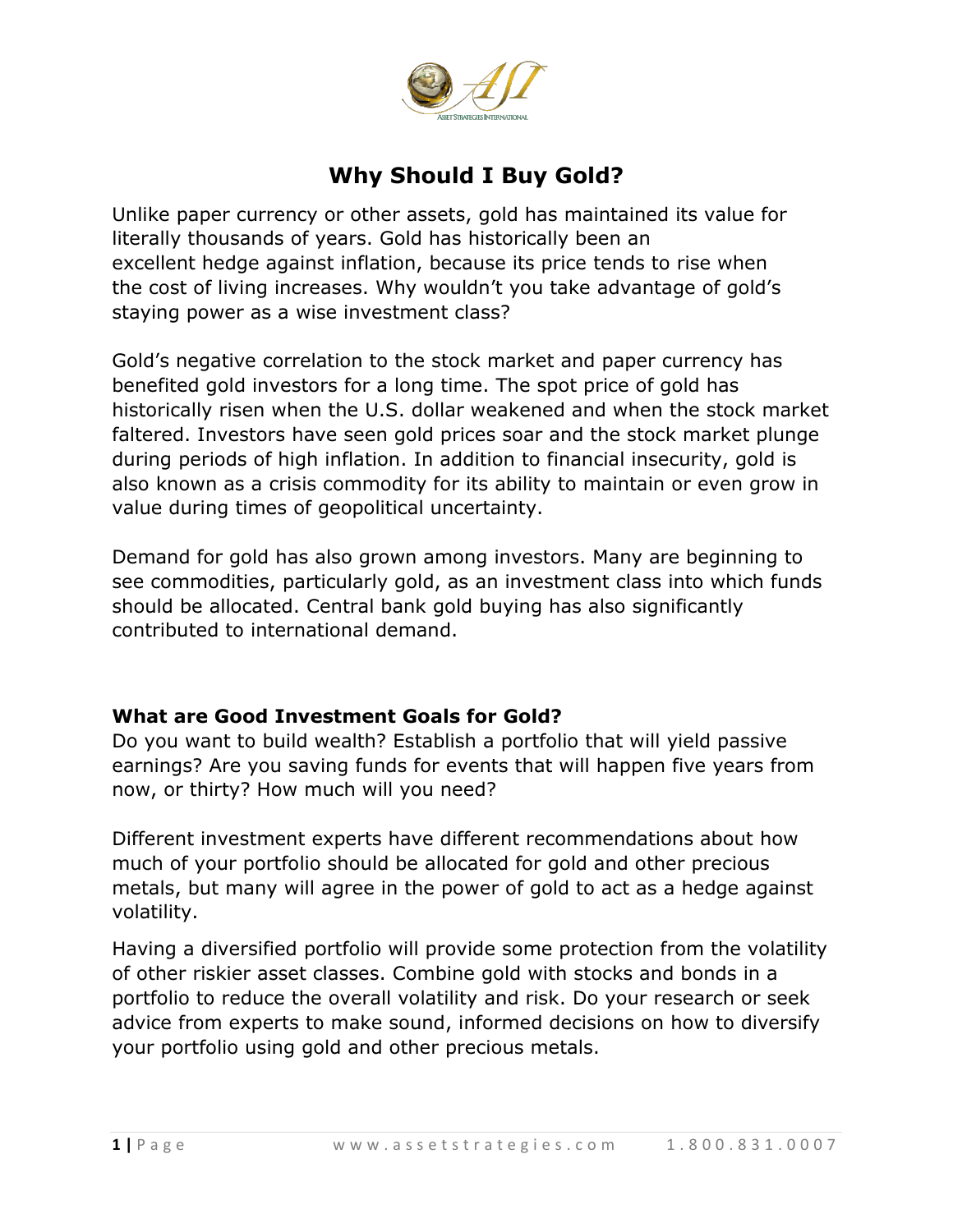

## **Precious Metals for Profit vs. Core Holdings**

For pretty much everyone, the starting point is your core holdings.

Core holdings, or wealth insurance, is a store of purchasing power, in a form with high liquidity, for a potential financial crisis you hope to never have.

Therefore, core holdings tend to be 10% of your portfolio. Core holdings should (hopefully) remain untouched for the remainder of your life. Your core holdings should be primarily gold, and some silver. Your core holdings should be close at hand.

Once you've filled this quota, any additional funds you allocate towards precious metals typically are purchased for profit potential. Silver fills this role well. Silver tends to be more volatile than gold. With increased volatility and risk come increased profit potential as well. Platinum and palladium further diversify your holdings.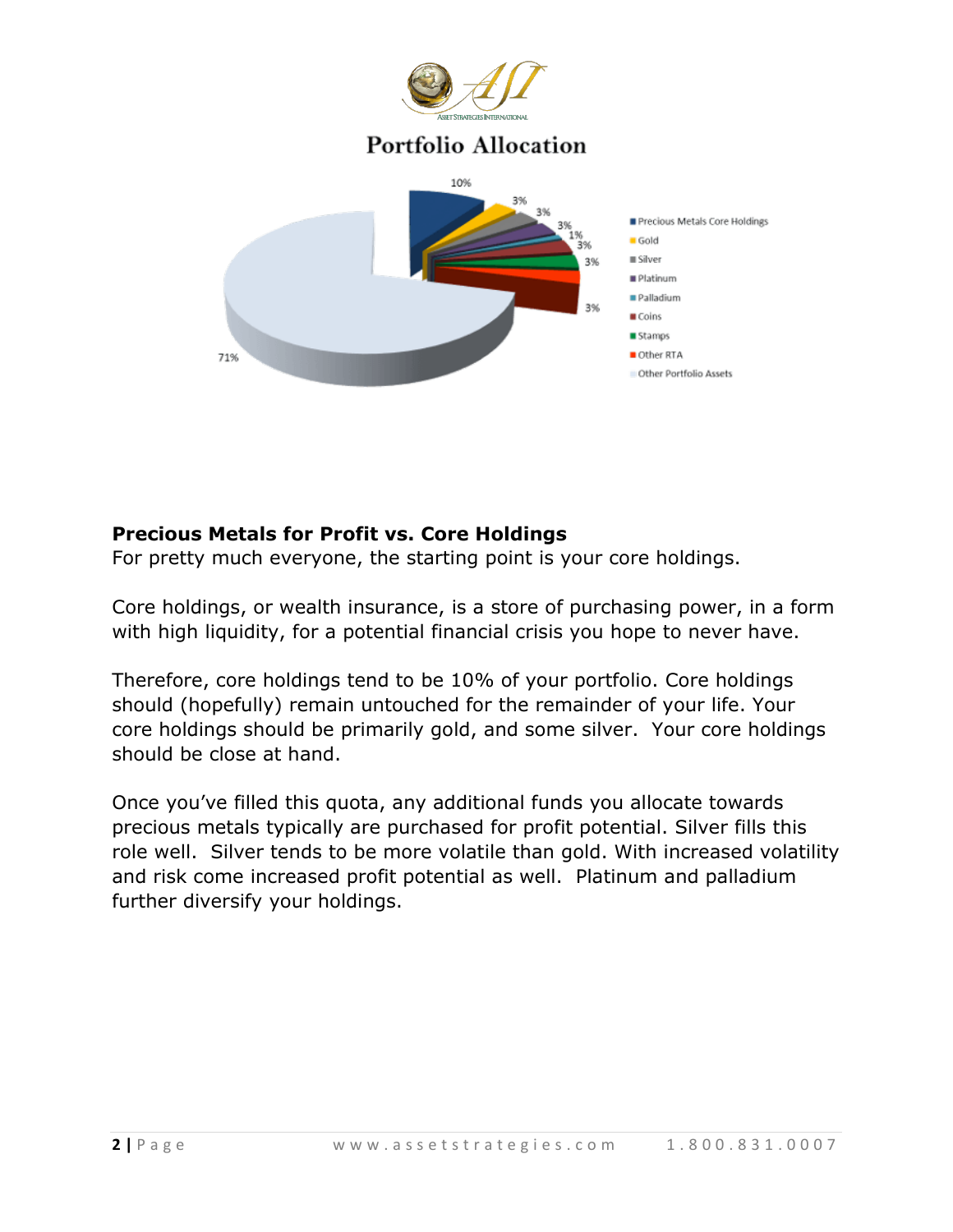



Investors focused on holding for the long term should give priority to finding the lowest premium. In a bull market for precious metals, it is the ounces you own that will produce the investment returns. The lower the premium the more ounces you will acquire. As a general rule, premiums can be expected to fall as a percentage of the value of a coin, round, or bar as precious metals prices rise. The combination of low prices and a low premium is much rarer, and worth taking advantage of, especially when markets are bearish.

It bears mentioning that you should always remember to consider the marketability of what you buy. For example, most investors should avoid 1,000-ounce silver bars. Larger bars carry low premiums, but are not as divisible and you will encounter a much smaller pool of prospective buyers, if you are looking to resell.

Generally, you do not trade in and out of your core holdings. You only sell that material when you have a financial crisis. Economic and political uncertainty is a given, so you absolutely cannot risk giving up your core position.

However, there are opportunities to increase the ounces in your overall holding by swapping one metal for another – trading the Gold/Silver Ratio (GSR). Silver price gains often tend to outpace those of gold—to the upside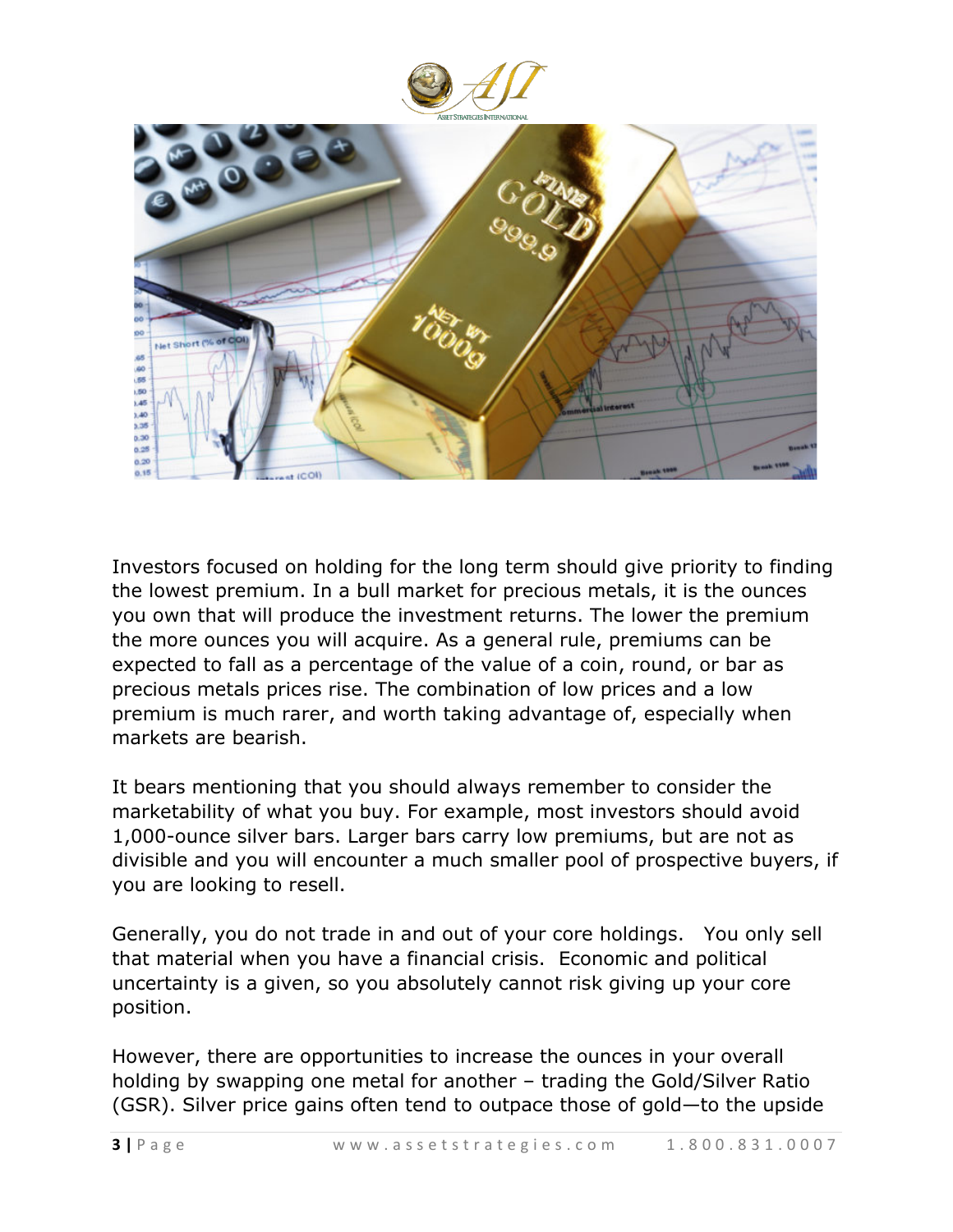

or downside, and with the right GSR, it may then make sense to swap silver for gold. Savvy metals investors have used this technique to reap even greater returns – without ever jeopardizing their position in this bull market for precious metals.



*Gold-Silver Ratio May/June 2020*

Currently at levels in the mid-90s, but down from recent record highs, this ratio still favors over-weighting silver as silver climbs up in value. Combine the current GSR with some pretty compelling supply and demand fundamentals, and it appears silver will begin to outperform gold over the medium to long term.

General guidelines:

- Buy gold if your priorities are wealth insurance and safety with lower volatility and risk.
- Buy silver if you want a combination of wealth preservation and greater potential appreciation.
- Buy some platinum or palladium if you want to diversify your precious metals holdings into alternative metals with their own unique fundamentals.